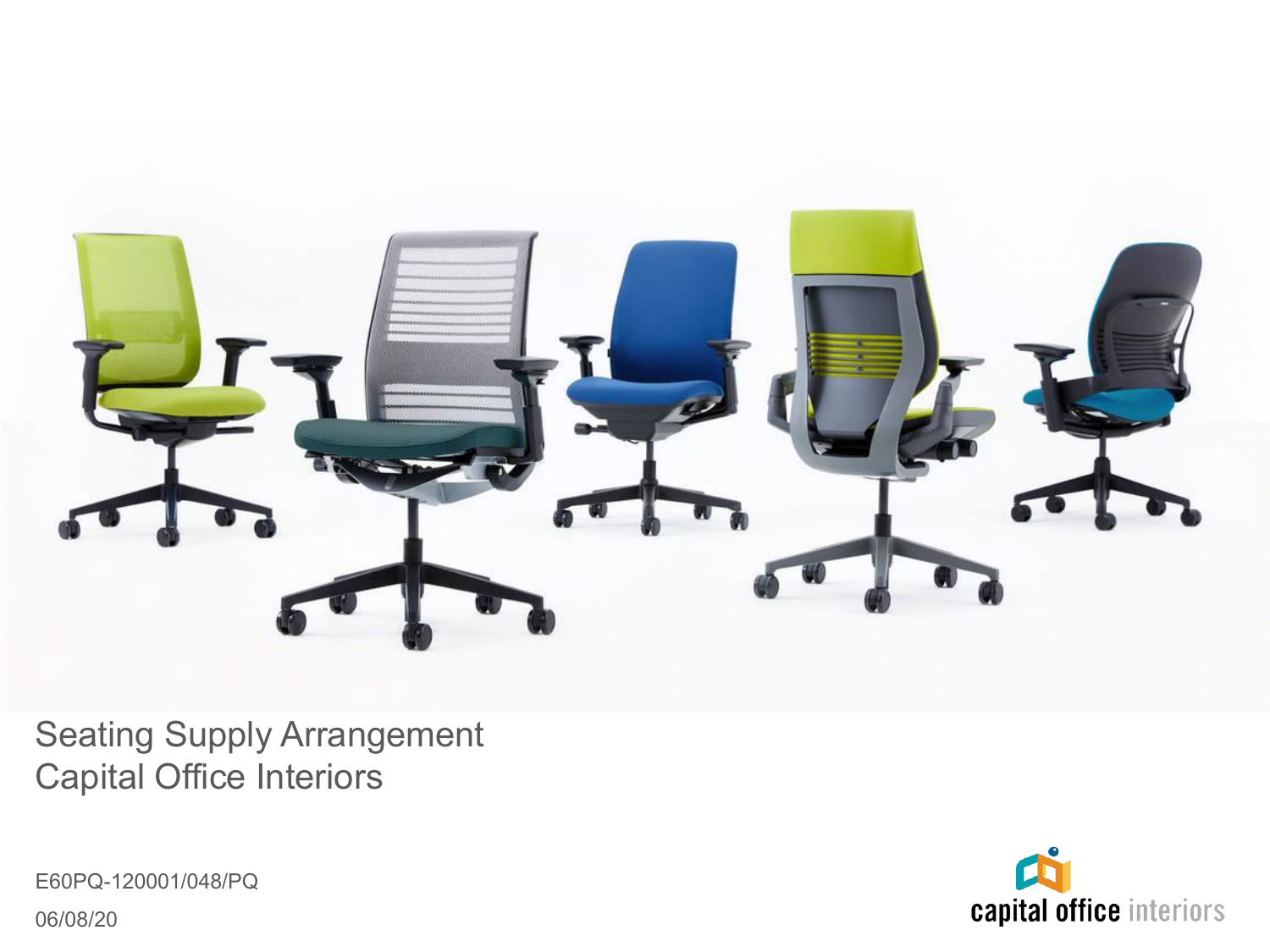**Gesture** by Steelcase Sub-Category - Task

Gesture is the first chair designed to support our interactions with today's technologies.



# capital office interiors

## **Range of Technology**

The Gesture 360 arm moves like the human arm, which allows users to be supported in any position.

### **Range of Postures**

With 3D LiveBack, Gesture mimics the natural motion of the spine contouring to the user, creating the deepest recline.

# **Range of Users**

Whether large or small, Gesture promises personalized and custom comfort for all users in one simple solution.

**BIFMA Level® 3** 

| <b>Backrest</b>         | Standard                       |
|-------------------------|--------------------------------|
| Headrest                | Adjustable                     |
| Lumbar                  | Adjustable + Fixed             |
| Arms                    | Height + Depth + Width + Pivot |
| <b>Seat Depth</b>       | Adjustable                     |
| Seat Height             | Adjustable                     |
| <b>Tilt Mechanism</b>   | <b>Syncro Tilt</b>             |
| Seat + Back Lock        | <b>Multiple</b>                |
| <b>Backrest Finish</b>  | Upholstery                     |
| Seat Finish             | Upholstery                     |
| <b>Stool</b>            | Yes                            |
|                         |                                |
| <b>Backrest Profile</b> | Rectangular                    |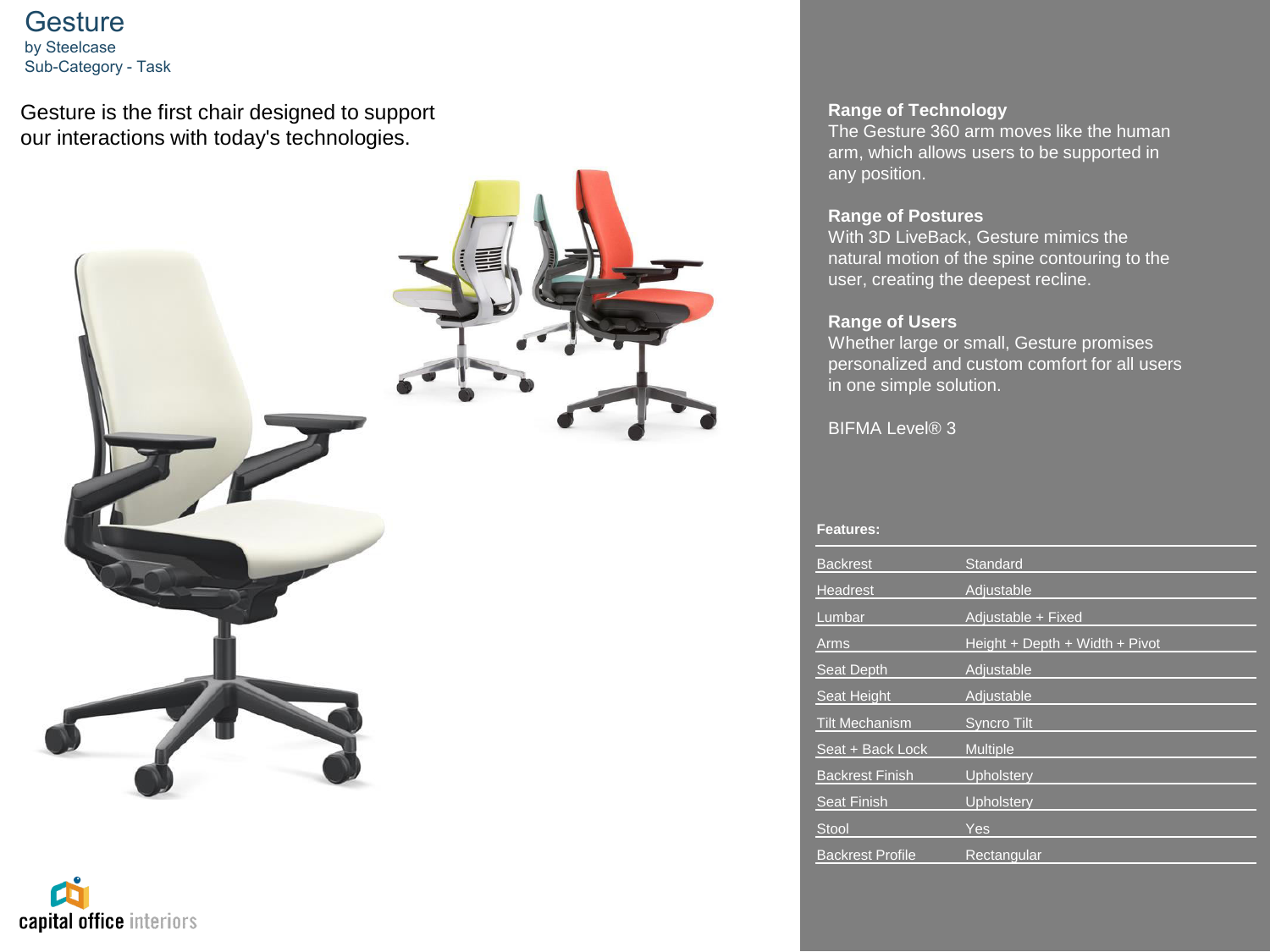Leap by Steelcase Sub-Category - Task

A perfect fit with an exceptional range of adjustments, the Leap office chair delivers full support for various body shapes and sizes.





**The spine doesn't move as a single unit** When you recline, your upper spine moves backward and your lower spine arches forward.

**Each individual's spine motion is unique** Even for people of identical size, age, and gender, each spine moves differently.

Vision and reach impact your posture. When you recline in traditional chairs, the distance between you and your work can increase, which in turn can strain your eyes, arms and neck.

**BIFMA Level® 3** 

| eature. |  |  |
|---------|--|--|
|         |  |  |

| <b>Backrest</b>         | Standard                       |
|-------------------------|--------------------------------|
| <b>Headrest</b>         | Adjustable                     |
| Lumbar                  | Adjustable                     |
| Arms                    | Height + Depth + Width + Pivot |
| <b>Seat Depth</b>       | Adjustable                     |
| <b>Seat Height</b>      | Adjustable                     |
| <b>Tilt Mechanism</b>   | <b>Syncro Tilt</b>             |
| Seat + Back Lock        | <b>Multiple</b>                |
| <b>Backrest Finish</b>  | Upholstery                     |
| <b>Seat Finish</b>      | Upholstery                     |
| <b>Stool</b>            | Yes                            |
| <b>Backrest Profile</b> | Curved                         |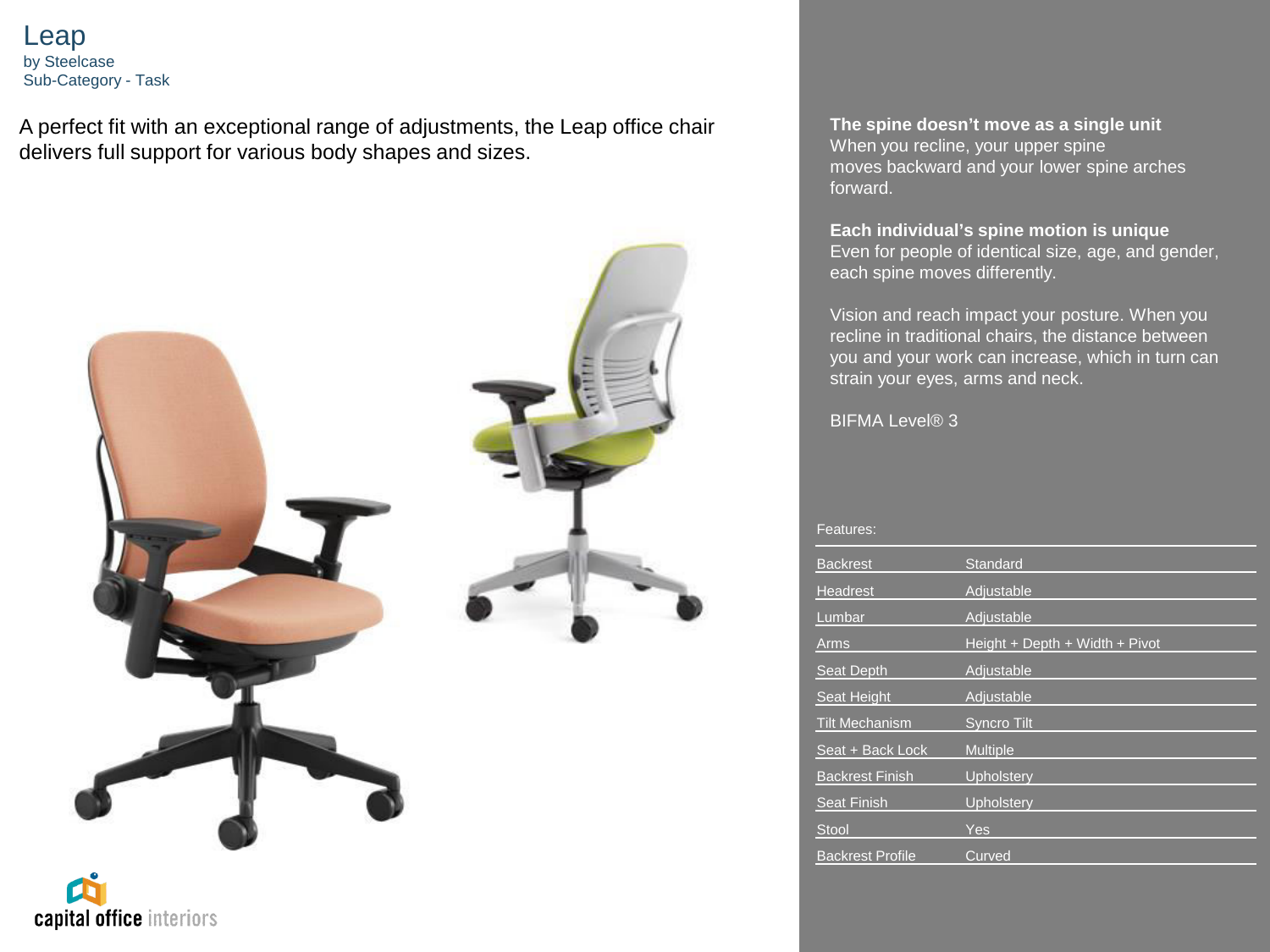Think by Steelcase Sub-Category - Task

capital office interiors

Think is the chair with a brain and a conscience. It's intelligent enough to understand how you sit and adjust itself intuitively.



The Think chair is an adjustable office chair that senses what your body needs. The Integrated LiveBack™ System conforms to your body and moves with you as you change postures. It features an advanced weight-activated seat, so anybody can get comfortable, quickly.

3D Knit or Upholstered back.

BIFMA Level<sup>®</sup> 3

| <b>Backrest</b>         | Standard                                |
|-------------------------|-----------------------------------------|
| Headrest                | Adjustable                              |
| Lumbar                  | Adjustable + Fixed                      |
| Arms                    | Height + Depth + Width + Pivot or Fixed |
| Seat Depth              | Adiustable                              |
| Seat Height             | Adjustable                              |
| <b>Tilt Mechanism</b>   | <b>Syncro Tilt</b>                      |
| Seat + Back Lock        | <b>Multiple</b>                         |
| <b>Backrest Finish</b>  | Upholstery + Mesh                       |
| <b>Seat Finish</b>      | Upholstery                              |
| <b>Stool</b>            | Yes                                     |
| <b>Backrest Profile</b> | Rectangular                             |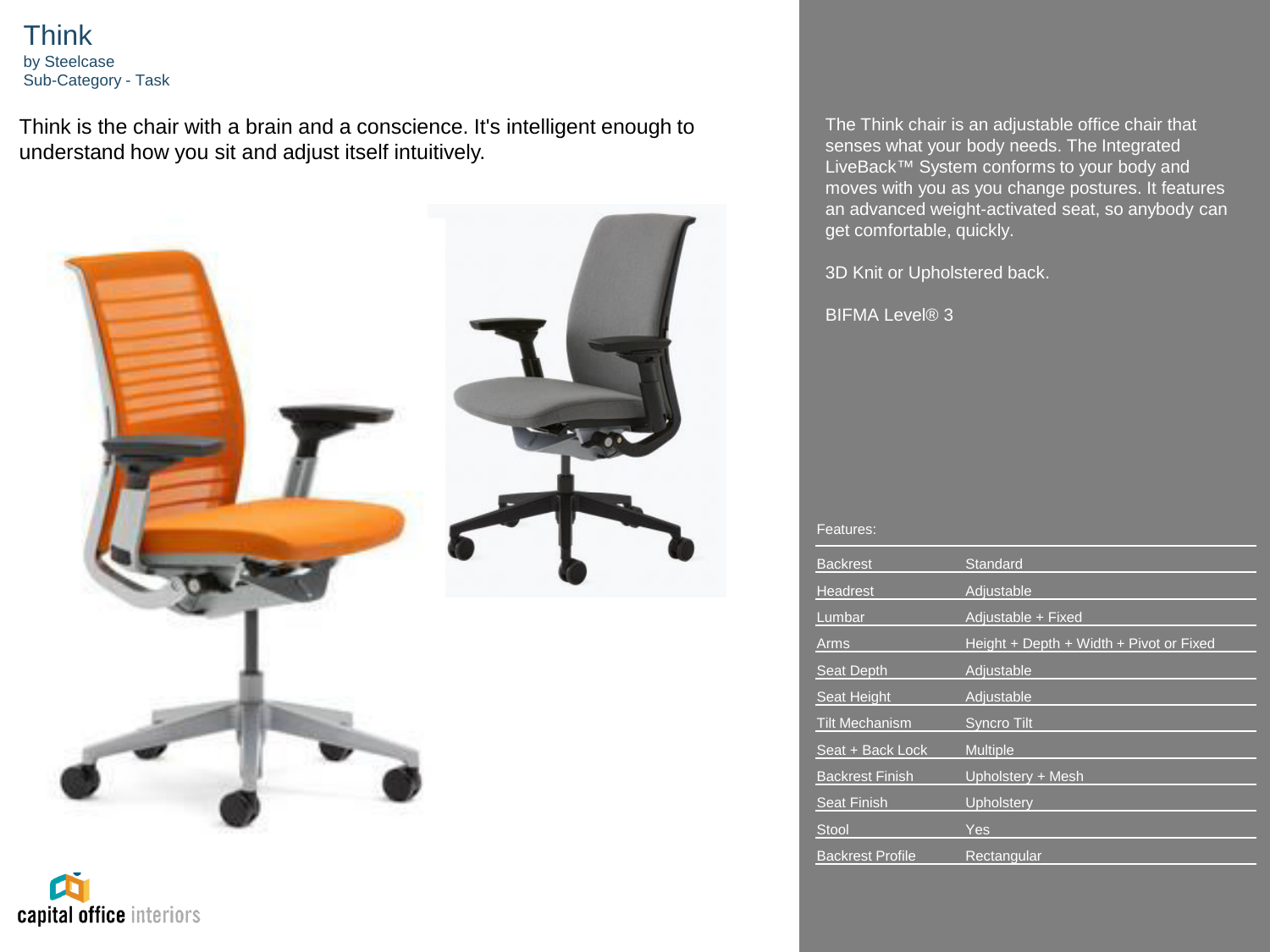Series 1 by Steelcase Sub-Category - Task

Steelcase Series 1 office chair delivers performance, style and choice. It retains everything that's valued in a chair, while making it attainable for everyone





With a lightweight, slim profile and one of the smallest footprints – Steelcase Series 1 performs well in any setting from collaboration to focus spaces.

Steelcase Series 1 was thoughtfully designed with integrated LiveBack technology, adaptive bolstering and 4D adjustable arms, delivering the dynamic performance you've come to expect from Steelcase.

Mesh or Upholstered back Unmatched colour selection.

BIFMA Level® 3

| <b>Backrest</b>         | Standard                       |
|-------------------------|--------------------------------|
| <b>Headrest</b>         | Adjustable                     |
| Lumbar                  | Adjustable + Fixed             |
| Arms                    | Height + Depth + Width + Pivot |
| Seat Depth              | Adiustable                     |
| Seat Height             | Adjustable                     |
| <b>Tilt Mechanism</b>   | <b>Syncro Tilt</b>             |
| Seat + Back Lock        | <b>Multiple</b>                |
| <b>Backrest Finish</b>  | Upholstery + Mesh              |
| <b>Seat Finish</b>      | <b>Upholstery</b>              |
| <b>Stool</b>            | Yes                            |
| <b>Backrest Profile</b> | <b>Tapered</b>                 |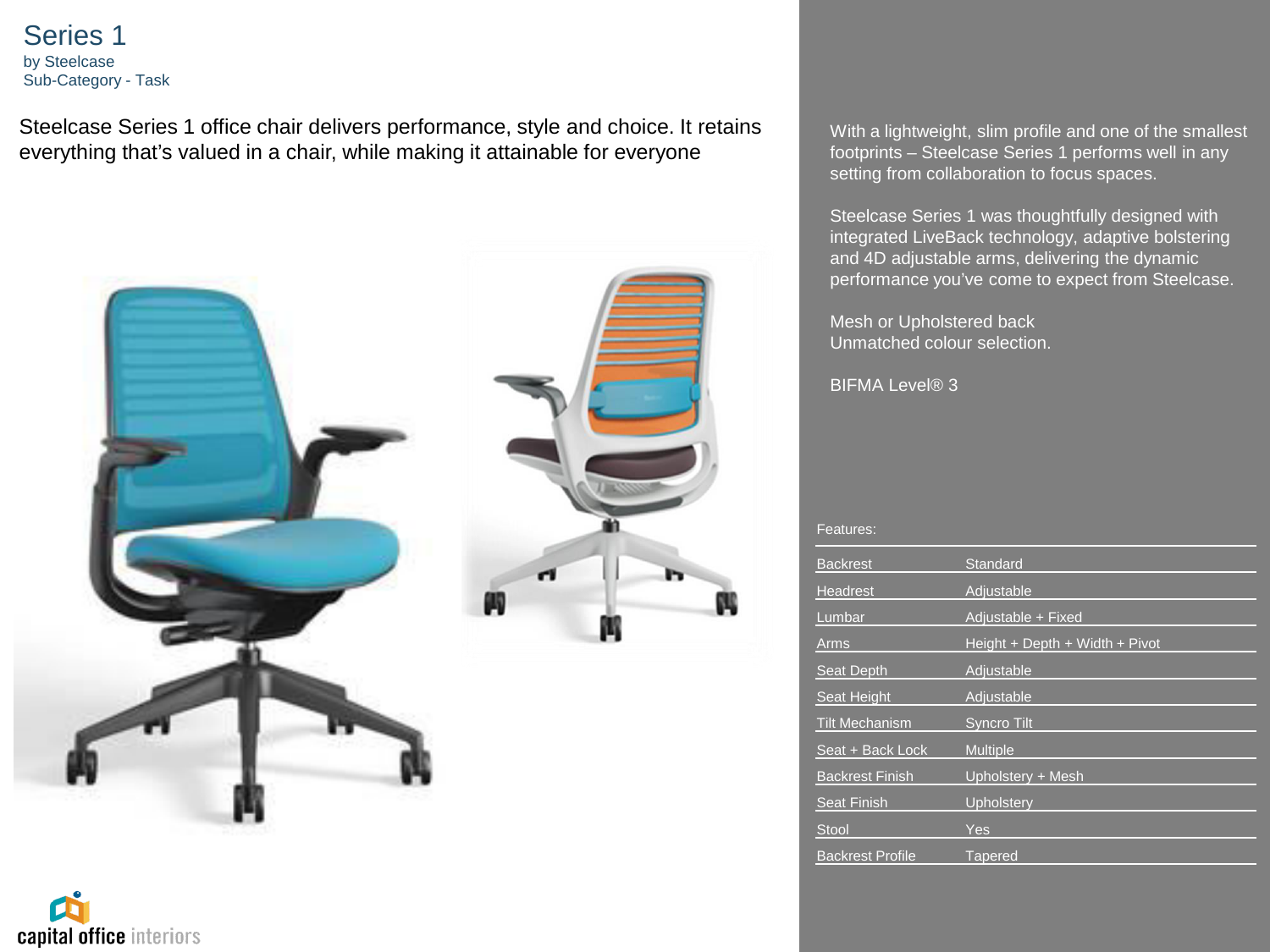Amia by Steelcase Sub-Category - Task

Amia is a hardworking, versatile ergonomic office chair that adds an element of sophistication to any workspace.



capital office interiors

Whether it's the conference room, a personal workstation, or the home office, the versatile design of the Amia office chair fits into any work environment.

The flex you feel when you lean against Amia's backrest is its unique LiveLumbar™ technology. Different than a typical lumbar "cushion," LiveLumbar is a system of flexors that move with your back for consistent, dynamic support. Two handles on the chair's backrest let you slide the LiveLumbar to the ideal position for you.

BIFMA Level<sup>®</sup> 3

| <b>Backrest</b>         | Standard                       |
|-------------------------|--------------------------------|
| <b>Headrest</b>         | No                             |
| Lumbar                  | Adjustable + Fixed             |
| Arms                    | Height + Depth + Width + Pivot |
| Seat Depth              | Adjustable                     |
| Seat Height             | Adjustable                     |
| <b>Tilt Mechanism</b>   | <b>Syncro Tilt</b>             |
| Seat + Back Lock        | <b>Multiple</b>                |
| <b>Backrest Finish</b>  | Upholstery                     |
| <b>Seat Finish</b>      | Upholstery                     |
| <b>Stool</b>            | Yes                            |
| <b>Backrest Profile</b> | Tapered/Rectangular            |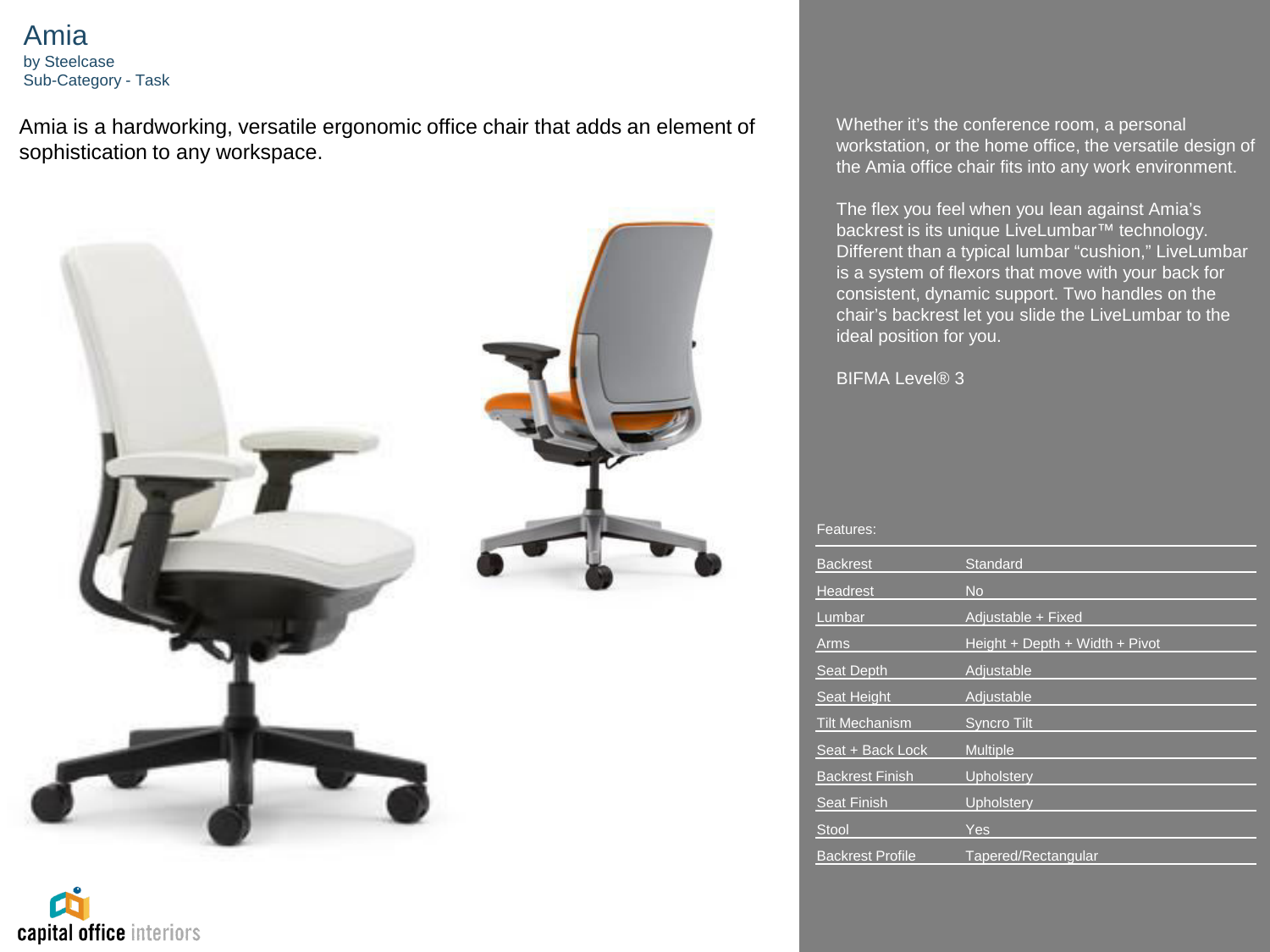Silq by Steelcase Sub-Category - Task

The performance is intuitive. It responds to the natural movement of the human body. The way you move is the way it moves



capital office interiors

The idea for SILQ was clear; we wanted to create a chair that's simple, more organism than machine. One that operates intuitively and invites the human body to participate in the experience.

To get there we pushed the boundaries of material science. Through explorations with carbon fiber, we achieved our vision. But it was a material process breakthrough that embodies the qualities of carbon fiber, that allows us to deliver on our aspiration at mass scale.

BIFMA Level® 3

| <b>Backrest</b>         | Standard           |
|-------------------------|--------------------|
| Headrest                | <b>No</b>          |
| Lumbar                  | Fixed              |
| <b>Arms</b>             | Fixed              |
| Seat Depth              | Fixed              |
| Seat Height             | Adjustable         |
| <b>Tilt Mechanism</b>   | <b>Syncro Tilt</b> |
| Seat + Back Lock        | Setup              |
| <b>Backrest Finish</b>  | Upholstery         |
| <b>Seat Finish</b>      | Upholstery         |
| Stool                   | Yes                |
| <b>Backrest Profile</b> | Curved             |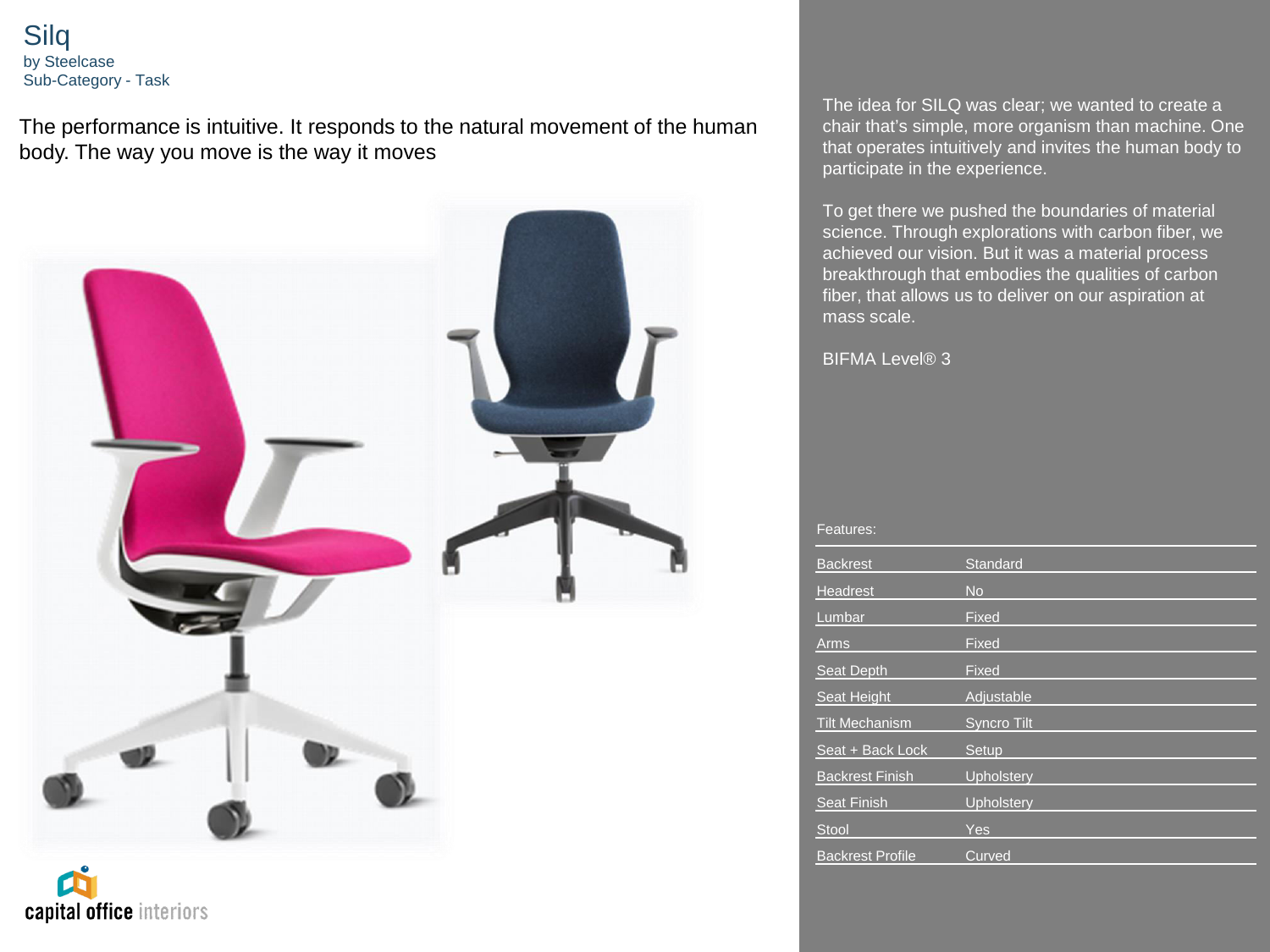Cobi by Steelcase Sub-Category - Task

The Cobi office chair by Steelcase was designed to foster collaboration and promote movement, creating a perfect solution for meetings and conference rooms.



capital office interiors

There's no such thing as a quick meeting. We spend more time collaborating today than ever before. Squirming, fatigue, and loss of focus are unavoidable. Let's face it. Working with others requires a completely different set of postures, and thus, a completely different kind of chair. One that helps keep you comfortable and focused in collaborative settings like conference and training rooms.

# BIFMA Level® 3

| <b>Backrest</b>         | Standard           |
|-------------------------|--------------------|
| Headrest                | <b>No</b>          |
| Lumbar                  | Fixed              |
| <b>Arms</b>             | Fixed              |
| Seat Depth              | Fixed              |
| Seat Height             | Adjustable         |
| <b>Tilt Mechanism</b>   | <b>Syncro Tilt</b> |
| Seat + Back Lock        | <b>None</b>        |
| <b>Backrest Finish</b>  | <b>Mesh</b>        |
| <b>Seat Finish</b>      | Upholstery         |
| <b>Stool</b>            | <b>Yes</b>         |
| <b>Backrest Profile</b> | Curved             |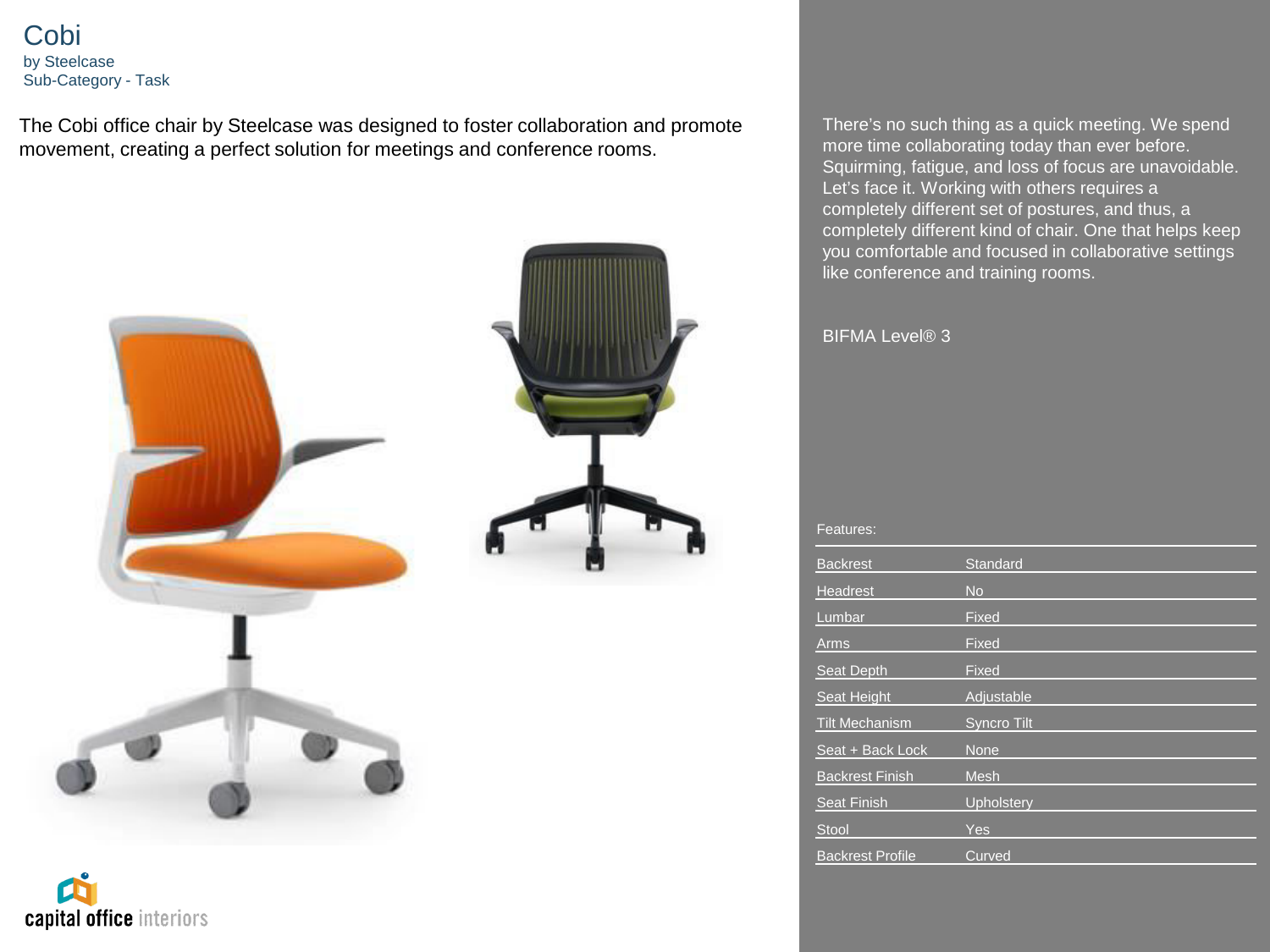



Our high-preforming chairs are

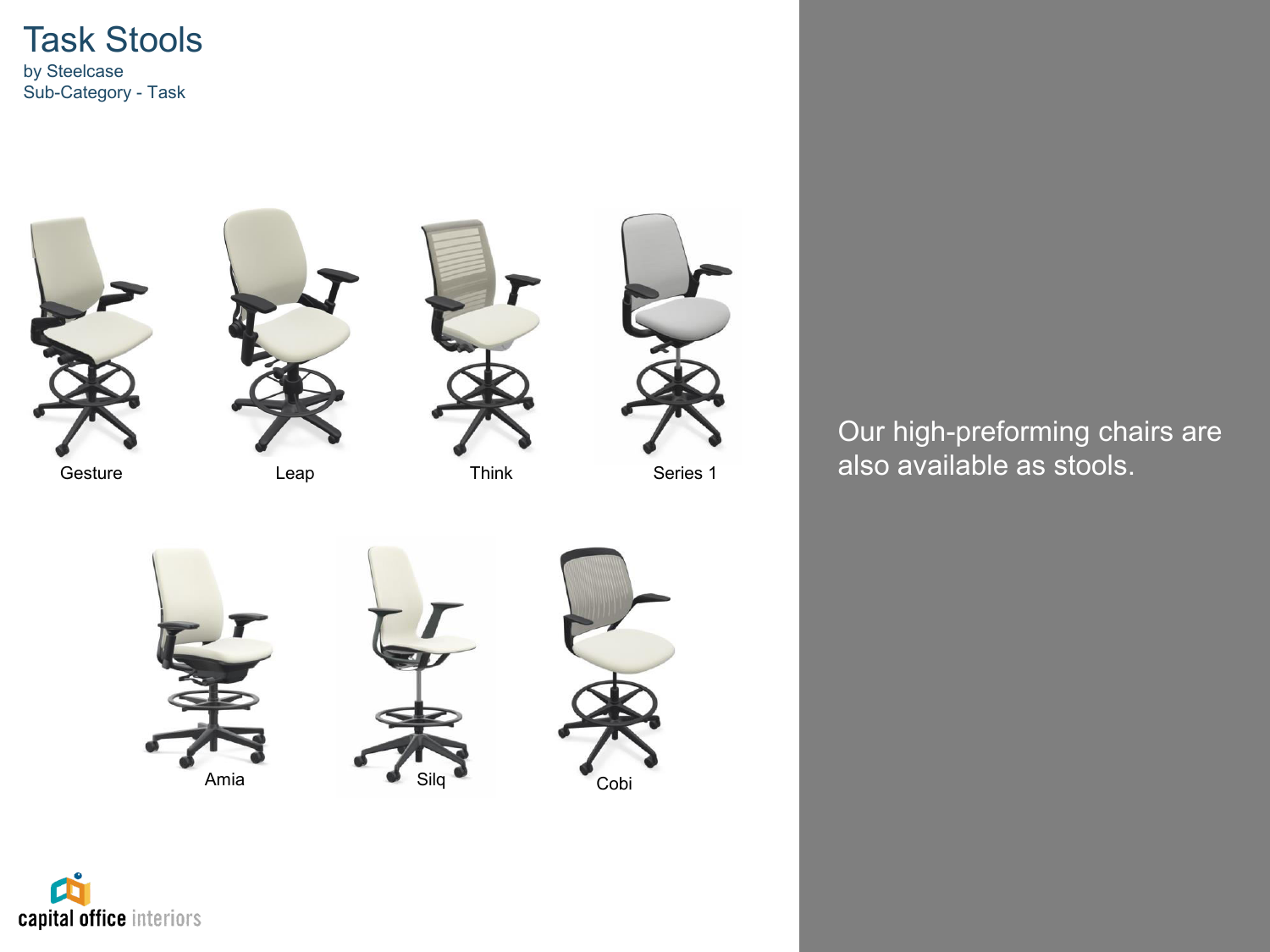Reply by Steelcase Sub-Category - Task

Choices for seating are abundant with Reply — a complete global family of task and guest chairs that are as nice to look at as they are to sit in



capital office interiors

Reply is ready to take on whatever your workday brings. Simple, easy-to-use controls provide the individual comfort adjustments you need to make sitting a pleasure.

Mesh or Upholstered back.

BIFMA Level® 2

| <b>Backrest</b>         | Standard                   |
|-------------------------|----------------------------|
| <b>Headrest</b>         | <b>No</b>                  |
| Lumbar                  | Adjustable                 |
| Arms                    | Height $+$ width $+$ pivot |
| Seat Depth              | Medium                     |
| Seat Height             | Adjustable                 |
| <b>Tilt Mechanism</b>   | <b>Syncro Tilt</b>         |
| Seat + Back Lock        | <b>Multiple</b>            |
| <b>Backrest Finish</b>  | Mesh + Upholstered         |
| <b>Seat Finish</b>      | Upholstery                 |
| <b>Stool</b>            | <b>No</b>                  |
| <b>Backrest Profile</b> | Rectangular                |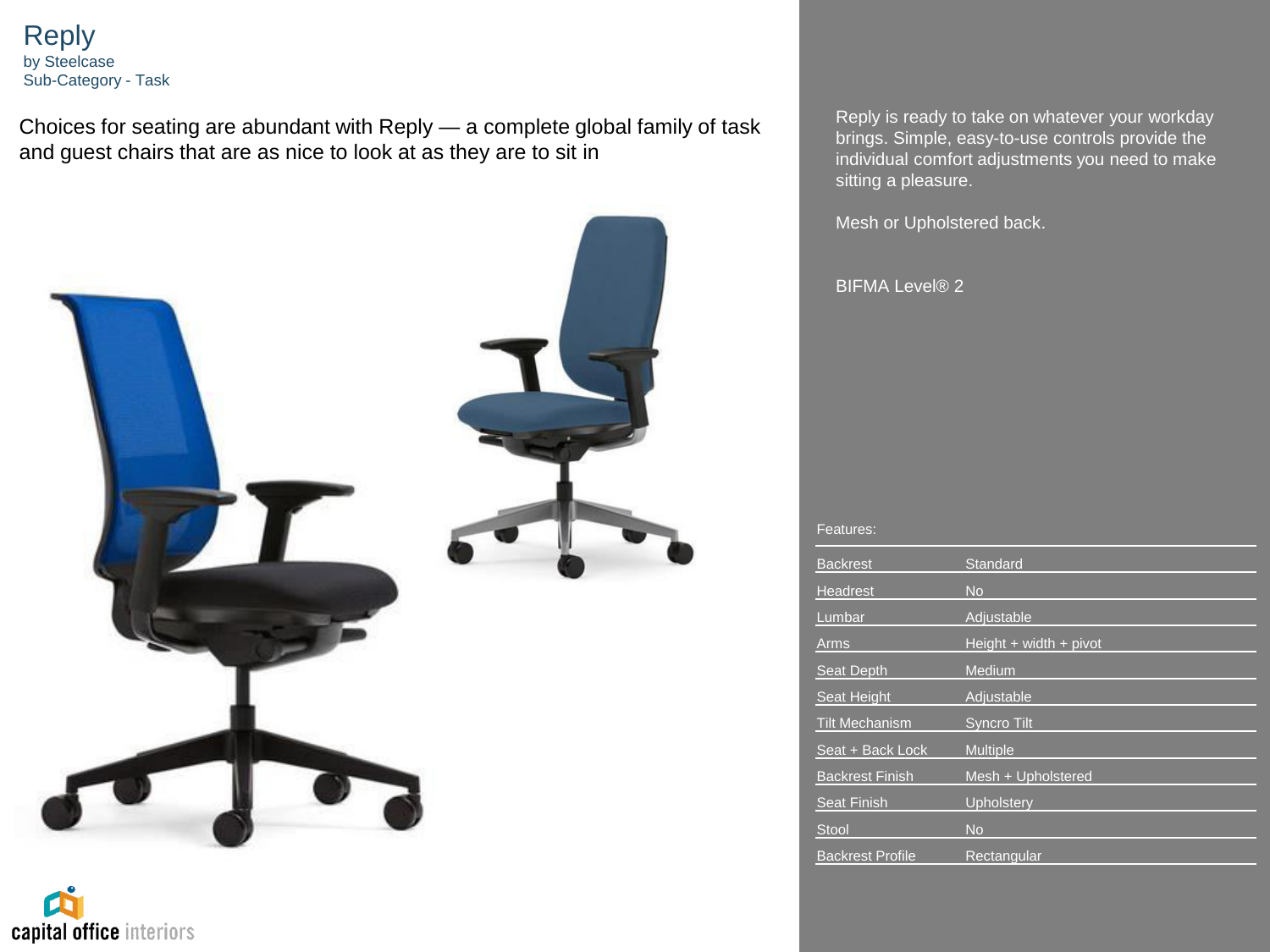**Crew** by Turnstone Sub-Category - Task

Crew office chairs deliver all-day comfort and a high level of performance Crew office chairs deliver all-day comfort and a high



capital office interiors

level of performance with simple, intuitive controls, right at your finger tips. Classic and refined, Crew was designed by Brian Kane.

BIFMA Level® 2

| <b>Backrest</b>         | Standard           |
|-------------------------|--------------------|
| Headrest                | <b>No</b>          |
| Lumbar                  | Fixed              |
| Arms                    | Height + width     |
| Seat Depth              | Medium             |
| Seat Height             | Adjustable         |
| <b>Tilt Mechanism</b>   | <b>Syncro Tilt</b> |
| Seat + Back Lock        | Setup              |
| <b>Backrest Finish</b>  | Upholstered        |
| <b>Seat Finish</b>      | Upholstered        |
| Stool                   | <b>No</b>          |
| <b>Backrest Profile</b> | Rectangular        |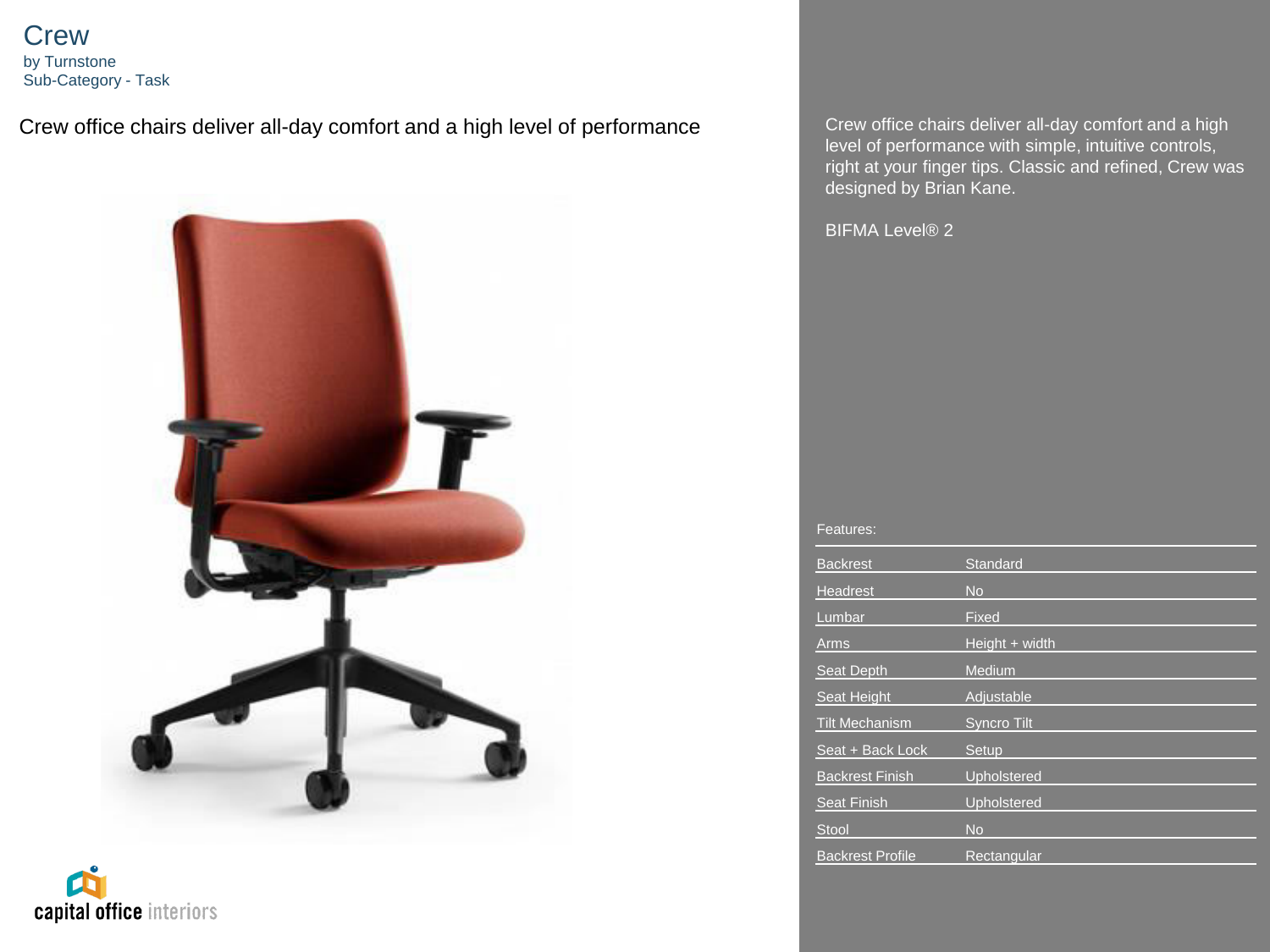**Jack** by Turnstone Sub-Category - Task

Jack by Turnstone delivers sturdy, hard-working comfort for all-day support Jack adapts cleverly to your natural movements and



capital office interiors

has simple controls that are easy to find, understand and use

BIFMA Level® 1

| <b>Backrest</b>         | Standard           |
|-------------------------|--------------------|
| Headrest                | <b>No</b>          |
| Lumbar                  | Fixed              |
| <b>Arms</b>             | Height + width     |
| Seat Depth              | Medium             |
| Seat Height             | Adjustable         |
| <b>Tilt Mechanism</b>   | <b>Syncro Tilt</b> |
| Seat + Back Lock        | <b>Multiple</b>    |
| <b>Backrest Finish</b>  | Upholstered        |
| <b>Seat Finish</b>      | Upholstered        |
| <b>Stool</b>            | <b>No</b>          |
| <b>Backrest Profile</b> | Curved             |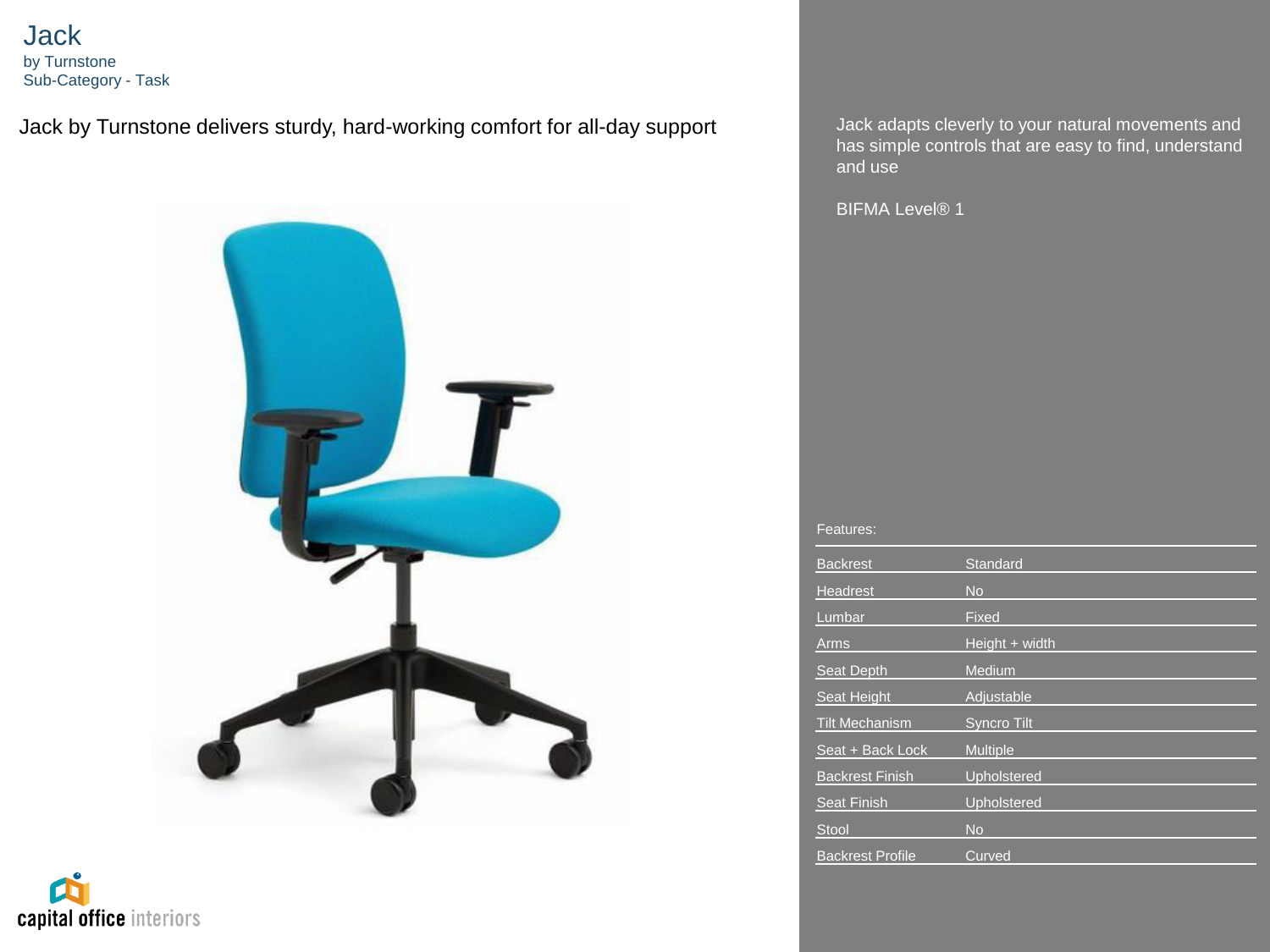Protege by Steelcase Sub-Category - Task

Protégé is perfect in meeting rooms, as a guest chair, or for short-term work areas.





This simple and supportive chair provides you with what you need for every task.

Protégé fits perfectly into smaller workspaces — and budgets.

BIFMA Level® 1

| <b>Backrest</b>         | <b>Standard</b> |
|-------------------------|-----------------|
| Headrest                | <b>No</b>       |
| Lumbar                  | Fixed           |
| Arms                    | Fixed           |
| Seat Depth              | Medium          |
| Seat Height             | Adjustable      |
| <b>Tilt Mechanism</b>   | Syncro Tilt     |
| Seat + Back Lock        | Setup           |
| <b>Backrest Finish</b>  | Upholstered     |
| <b>Seat Finish</b>      | Upholstered     |
| <b>Stool</b>            | <b>No</b>       |
| <b>Backrest Profile</b> | Rectangle       |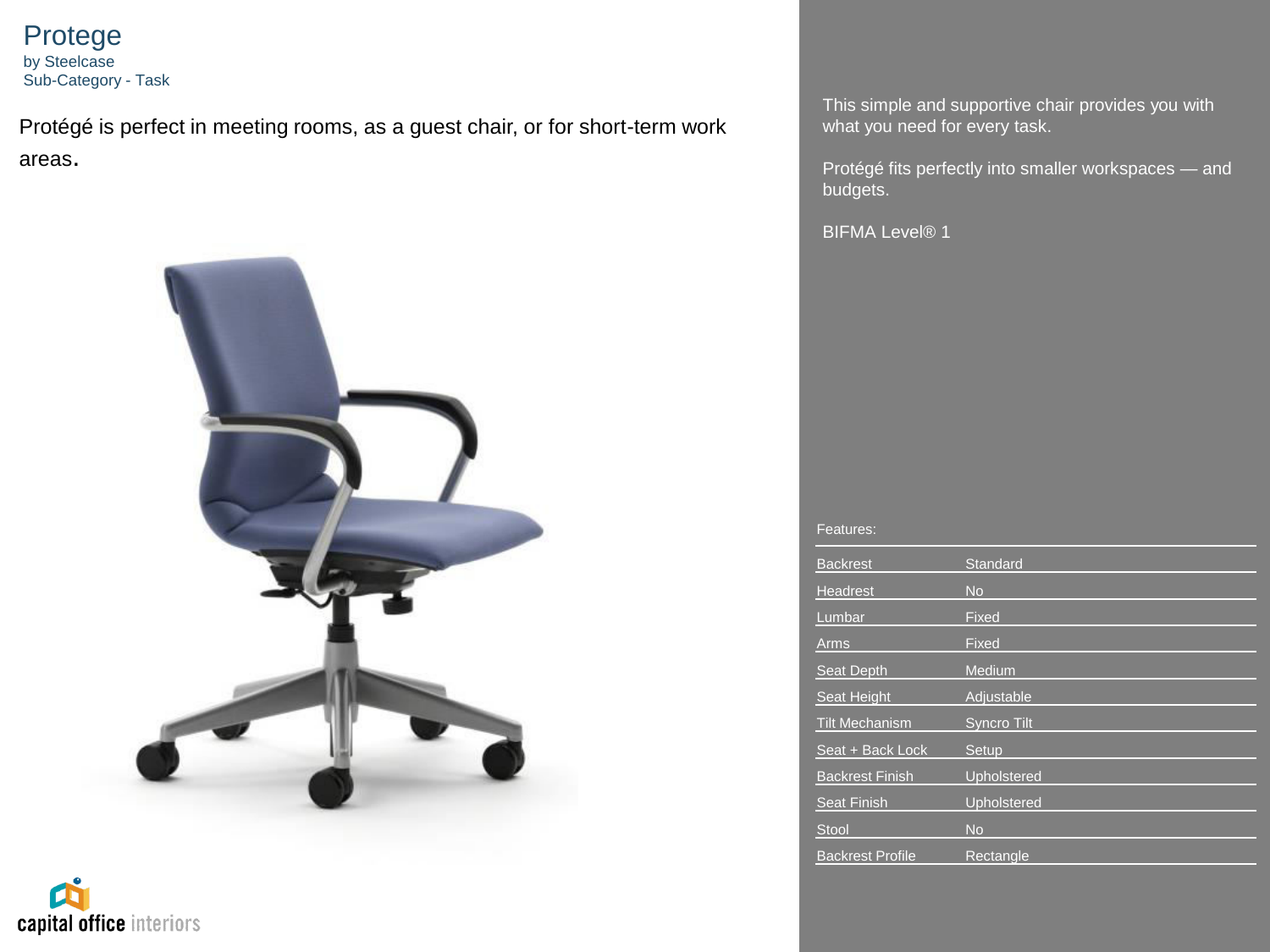# **Shortcut**

by Turnstone Sub-Category – Guest | Side

Sleek, modern and incredibly versatile, Shortcut by Turnstone offers simple sophistication for the way you work.



With a comfortable plastic shell and a range of options, Shortcut is a true multi-purpose chair.

- Flexible plastic shell available in 11 color options.
- Back cut-out is designed to offer extra flexibility and comfort.

Shortcut's patented elbow rests let you use devices with elbows fully supported or pull close to your desk without the hassle of adjusting arms. Shortcut's generous seat allows for easy-in, easy-out mobility to keep pace with your busy environment.

5 star base, wire base, stools and wood base options.

BIFMA Level® 2

| Features: |  |
|-----------|--|
|           |  |

| <b>Backrest</b>         | Standard                      |
|-------------------------|-------------------------------|
|                         |                               |
| <b>Backrest Profile</b> | Rectangle                     |
| Lumbar                  | Fixed                         |
| Arms                    | Fixed                         |
| Seat Depth              | Medium                        |
| Seat Width              | Medium                        |
| Seat Height             | <b>Fixed or Adjustable</b>    |
| <b>Stacking</b>         | <b>No</b>                     |
| <b>Base Style</b>       | 4 Legs or X or 5 Star         |
| <b>Backrest Finish</b>  | <b>Plastic</b>                |
| <b>Seat Finish</b>      | <b>Upholstered or Plastic</b> |
| <b>Stool</b>            | Yes                           |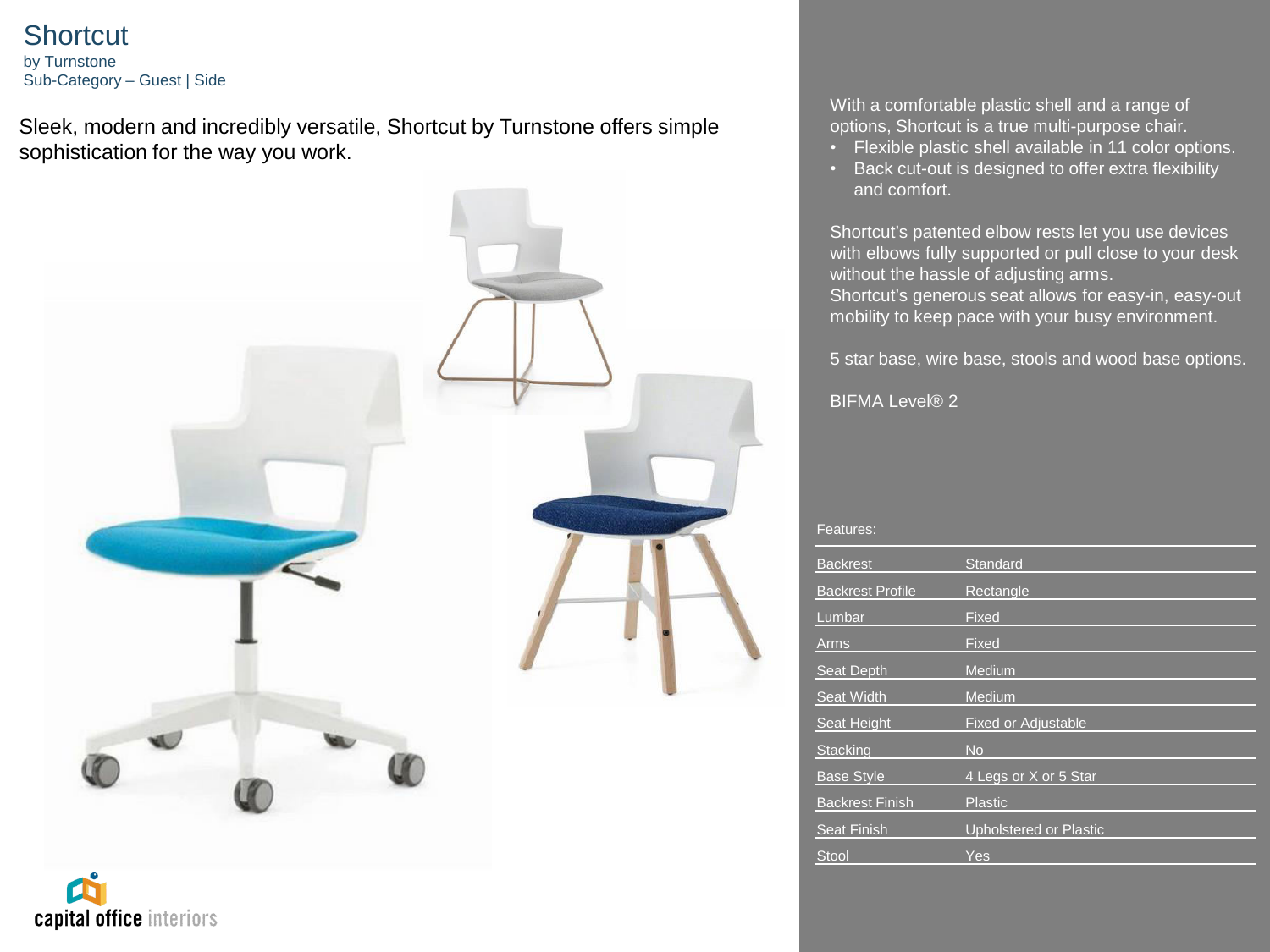# Player By Steelcase Sub-Category – Guest | Side | Stacking

The simple and durable Player chair is a convenient, comfortable, stackable chair for a multitude of uses





It's the perfect solution for high traffic areas like waiting rooms, classrooms, cafes or multi-purpose spaces. A true "team player," its slim, quiet aesthetic fits in just about anywhere.

BIFMA Level<sup>®</sup> 1

| <b>Backrest</b>         | Standard                              |
|-------------------------|---------------------------------------|
| <b>Backrest Profile</b> | Rectangle                             |
| Lumbar                  | Fixed                                 |
| Arms                    | <b>Fixed or None</b>                  |
| Seat Depth              | <b>Medium</b>                         |
| <b>Seat Width</b>       | <b>Medium</b>                         |
| Seat Height             | Fixed                                 |
| <b>Stacking</b>         | Yes                                   |
| <b>Base Style</b>       | 4 Legs or Sled or 4 Legs with casters |
| <b>Backrest Finish</b>  | Upholstered                           |
| <b>Seat Finish</b>      | Upholstered                           |
| <b>Stool</b>            | <b>No</b>                             |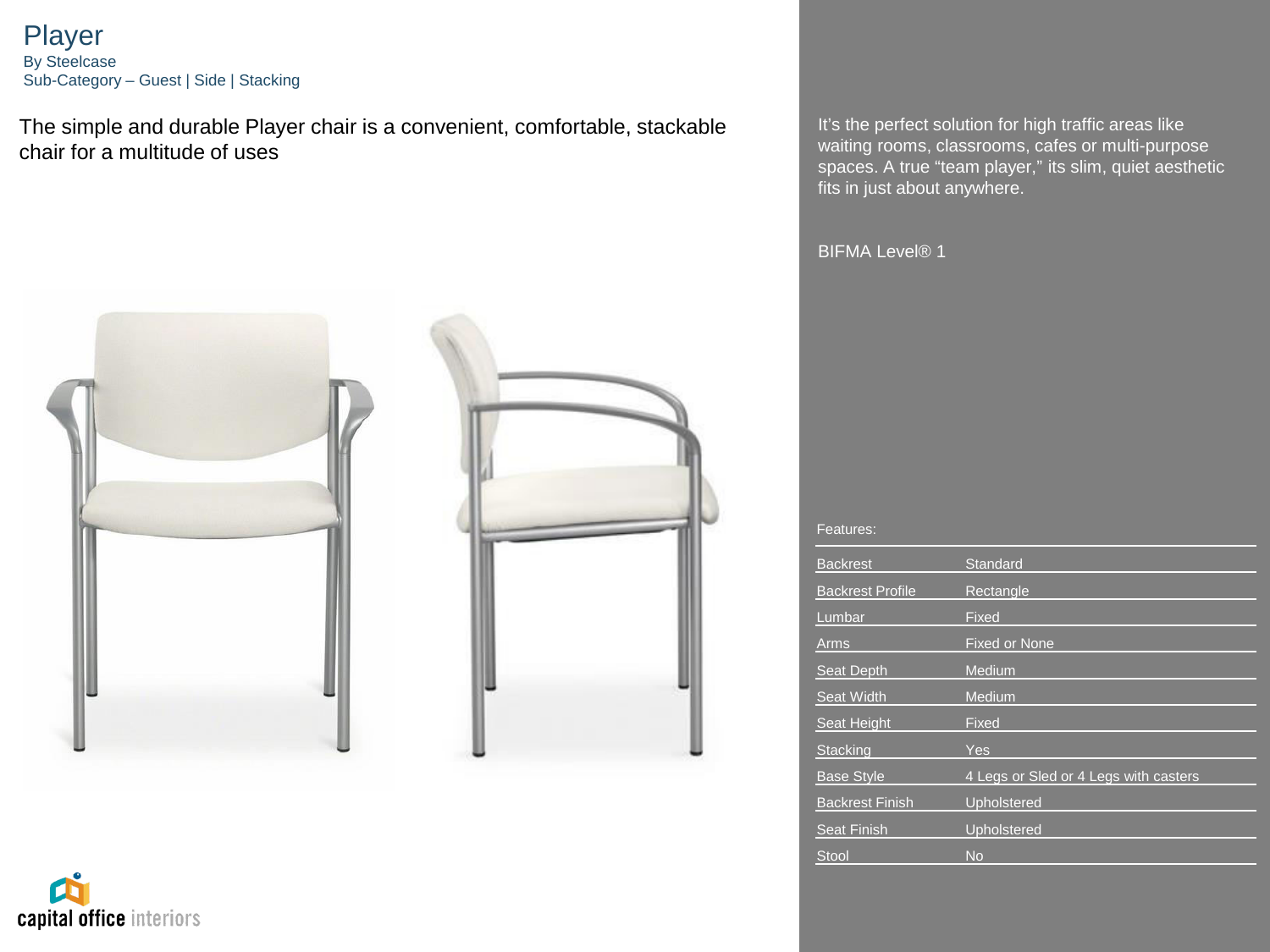Move By Steelcase Sub-Category – Guest | Side | Stacking

Move stackable side chairs are a durable solution available with a variety of options



capital office interiors

Match an existing office design or outfit a new space with Move. Upholster with fabric, leather or vinyl. Or choose non-upholstered options with 144 possible seat and back color combinations.

Plastic or Upholstered seat and back, arms or armless, casters or glides.

| <b>Backrest</b>         | Standard                      |
|-------------------------|-------------------------------|
| <b>Backrest Profile</b> | Rectangle                     |
| Lumbar                  | Fixed                         |
| Arms                    | <b>Fixed or None</b>          |
| <b>Seat Depth</b>       | Medium                        |
| <b>Seat Width</b>       | Medium                        |
| <b>Seat Height</b>      | Fixed                         |
| <b>Stacking</b>         | Yes                           |
| <b>Base Style</b>       | 4 Legs or 4 Legs with casters |
| <b>Backrest Finish</b>  | <b>Upholstered or Plastic</b> |
| <b>Seat Finish</b>      | <b>Upholstered or Plastic</b> |
| Stool                   | Yes                           |